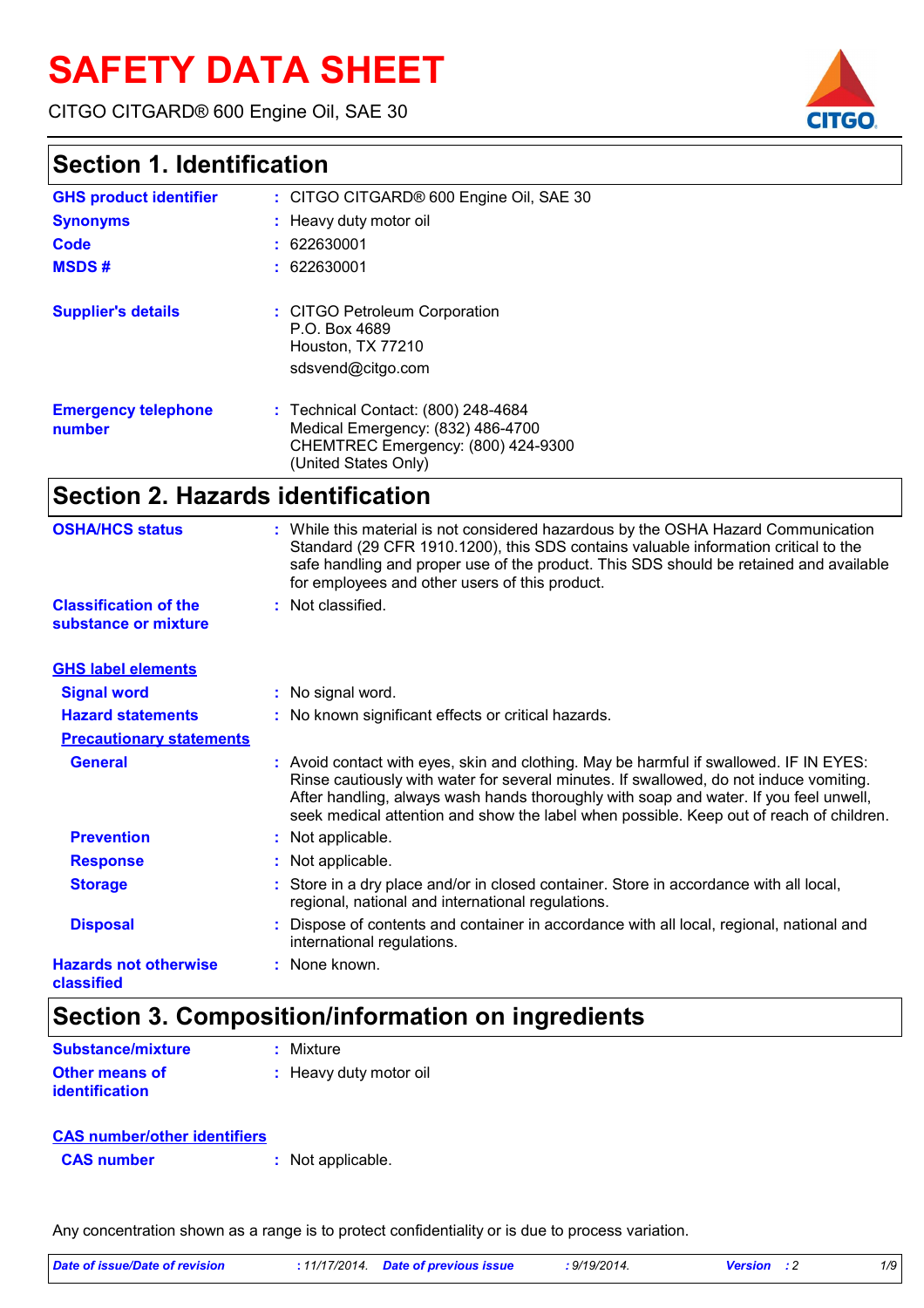### **Section 3. Composition/information on ingredients**

**There are no ingredients present which, within the current knowledge of the supplier and in the concentrations applicable, are classified as hazardous to health or the environment and hence require reporting in this section.**

**Occupational exposure limits, if available, are listed in Section 8.**

### **Section 4. First aid measures**

| <b>Description of necessary first aid measures</b> |                                                                                                                                                                                                                                        |  |
|----------------------------------------------------|----------------------------------------------------------------------------------------------------------------------------------------------------------------------------------------------------------------------------------------|--|
| <b>Eye contact</b>                                 | : Immediately flush eyes with plenty of water, occasionally lifting the upper and lower<br>eyelids. Check for and remove any contact lenses. Get medical attention if irritation<br>occurs.                                            |  |
| <b>Inhalation</b>                                  | : Remove victim to fresh air and keep at rest in a position comfortable for breathing. Get<br>medical attention if symptoms occur.                                                                                                     |  |
| <b>Skin contact</b>                                | : Flush contaminated skin with plenty of water. Remove contaminated clothing and<br>shoes. Get medical attention if symptoms occur.                                                                                                    |  |
| <b>Ingestion</b>                                   | : Wash out mouth with water. Remove victim to fresh air and keep at rest in a position<br>comfortable for breathing. Do not induce vomiting unless directed to do so by medical<br>personnel. Get medical attention if symptoms occur. |  |

#### **Most important symptoms/effects, acute**

| <b>Potential acute health effects</b> |                                                     |  |  |
|---------------------------------------|-----------------------------------------------------|--|--|
| <b>Eye contact</b>                    | : No known significant effects or critical hazards. |  |  |
| <b>Inhalation</b>                     | : No known significant effects or critical hazards. |  |  |
| <b>Skin contact</b>                   | : No known significant effects or critical hazards. |  |  |
| <b>Ingestion</b>                      | : No known significant effects or critical hazards. |  |  |
| <b>Over-exposure signs/symptoms</b>   |                                                     |  |  |
| Eye contact                           | : No specific data.                                 |  |  |
| <b>Inhalation</b>                     | : No specific data.                                 |  |  |
| <b>Skin contact</b>                   | : No specific data.                                 |  |  |
| <b>Ingestion</b>                      | : No specific data.                                 |  |  |

|                                   | Indication of immediate medical attention and special treatment needed, if necessary                                           |
|-----------------------------------|--------------------------------------------------------------------------------------------------------------------------------|
| <b>Notes to physician</b>         | : Treat symptomatically. Contact poison treatment specialist immediately if large<br>quantities have been ingested or inhaled. |
| <b>Specific treatments</b>        | : Treat symptomatically and supportively.                                                                                      |
| <b>Protection of first-aiders</b> | : No action shall be taken involving any personal risk or without suitable training.                                           |

**See toxicological information (Section 11)**

### **Section 5. Fire-fighting measures**

| <b>Specific hazards arising</b><br>from the chemical | : In a fire or if heated, a pressure increase will occur and the container may burst.                                                                          |     |
|------------------------------------------------------|----------------------------------------------------------------------------------------------------------------------------------------------------------------|-----|
| <b>Extinguishing media</b>                           |                                                                                                                                                                |     |
| <b>Suitable extinguishing</b><br>media               | : Use an extinguishing agent suitable for the surrounding fire.                                                                                                |     |
| <b>Unsuitable extinguishing</b><br>media             | : None known.                                                                                                                                                  |     |
| <b>Hazardous thermal</b><br>decomposition products   | : Decomposition products may include the following materials:<br>carbon dioxide<br>carbon monoxide<br>sulfur oxides<br>phosphorus oxides<br>metal oxide/oxides |     |
| Date of issue/Date of revision                       | : 9/19/2014.<br>:11/17/2014.<br>Date of previous issue<br>: 2<br><b>Version</b>                                                                                | 2/9 |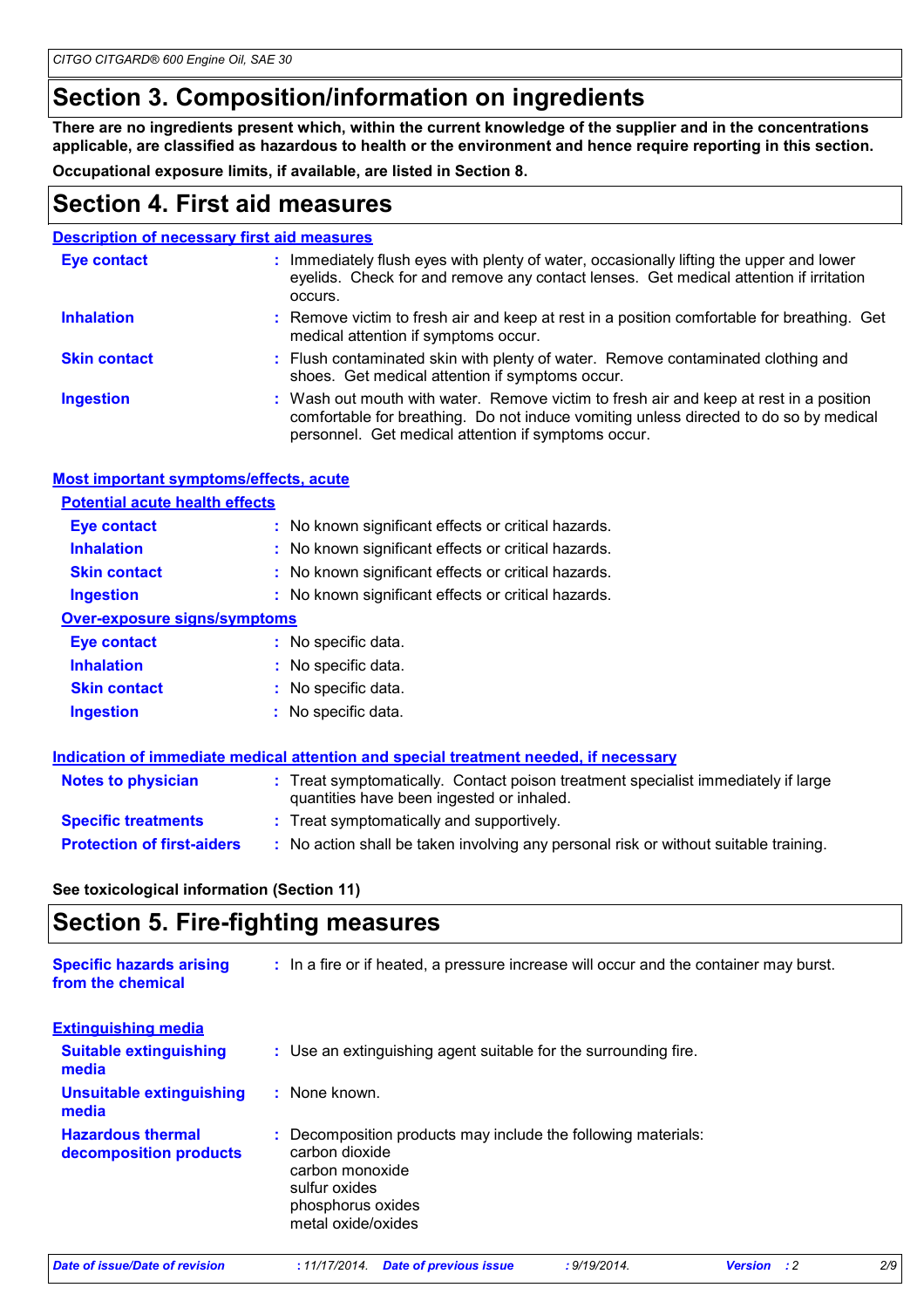# **Section 5. Fire-fighting measures**

| <b>Special protective actions</b><br>for fire-fighters   | : Promptly isolate the scene by removing all persons from the vicinity of the incident if<br>there is a fire. No action shall be taken involving any personal risk or without suitable<br>training. |
|----------------------------------------------------------|-----------------------------------------------------------------------------------------------------------------------------------------------------------------------------------------------------|
| <b>Special protective</b><br>equipment for fire-fighters | : Fire-fighters should wear appropriate protective equipment and self-contained breathing<br>apparatus (SCBA) with a full face-piece operated in positive pressure mode.                            |

# **Section 6. Accidental release measures**

|                                                              | <b>Personal precautions, protective equipment and emergency procedures</b>                                                                                                                                                                                                                                                                                                                                                                                                                                                                                                                 |
|--------------------------------------------------------------|--------------------------------------------------------------------------------------------------------------------------------------------------------------------------------------------------------------------------------------------------------------------------------------------------------------------------------------------------------------------------------------------------------------------------------------------------------------------------------------------------------------------------------------------------------------------------------------------|
| For non-emergency<br>personnel                               | : No action shall be taken involving any personal risk or without suitable training.<br>Evacuate surrounding areas. Keep unnecessary and unprotected personnel from<br>entering. Do not touch or walk through spilled material. Put on appropriate personal<br>protective equipment.                                                                                                                                                                                                                                                                                                       |
|                                                              | For emergency responders : If specialised clothing is required to deal with the spillage, take note of any information<br>in Section 8 on suitable and unsuitable materials. See also the information in "For non-<br>emergency personnel".                                                                                                                                                                                                                                                                                                                                                |
| <b>Environmental precautions</b>                             | : Avoid dispersal of spilled material and runoff and contact with soil, waterways, drains<br>and sewers. Inform the relevant authorities if the product has caused environmental<br>pollution (sewers, waterways, soil or air).                                                                                                                                                                                                                                                                                                                                                            |
| <b>Methods and materials for containment and cleaning up</b> |                                                                                                                                                                                                                                                                                                                                                                                                                                                                                                                                                                                            |
| <b>Small spill</b>                                           | : Stop leak if without risk. Move containers from spill area. Dilute with water and mop up<br>if water-soluble. Alternatively, or if water-insoluble, absorb with an inert dry material and<br>place in an appropriate waste disposal container. Dispose of via a licensed waste<br>disposal contractor.                                                                                                                                                                                                                                                                                   |
| <b>Large spill</b>                                           | : Stop leak if without risk. Move containers from spill area. Prevent entry into sewers,<br>water courses, basements or confined areas. Wash spillages into an effluent treatment<br>plant or proceed as follows. Contain and collect spillage with non-combustible,<br>absorbent material e.g. sand, earth, vermiculite or diatomaceous earth and place in<br>container for disposal according to local regulations (see Section 13). Dispose of via a<br>licensed waste disposal contractor. Note: see Section 1 for emergency contact<br>information and Section 13 for waste disposal. |

# **Section 7. Handling and storage**

#### **Precautions for safe handling**

| <b>Protective measures</b><br><b>Advice on general</b><br>occupational hygiene   | : Put on appropriate personal protective equipment (see Section 8).<br>Eating, drinking and smoking should be prohibited in areas where this material is<br>handled, stored and processed. Workers should wash hands and face before eating,<br>drinking and smoking. Remove contaminated clothing and protective equipment before<br>entering eating areas. See also Section 8 for additional information on hygiene<br>measures.                                                                            |
|----------------------------------------------------------------------------------|---------------------------------------------------------------------------------------------------------------------------------------------------------------------------------------------------------------------------------------------------------------------------------------------------------------------------------------------------------------------------------------------------------------------------------------------------------------------------------------------------------------|
| <b>Conditions for safe storage,</b><br>including any<br><b>incompatibilities</b> | : Store in accordance with local regulations. Store in original container protected from<br>direct sunlight in a dry, cool and well-ventilated area, away from incompatible materials<br>(see Section 10) and food and drink. Keep container tightly closed and sealed until<br>ready for use. Containers that have been opened must be carefully resealed and kept<br>upright to prevent leakage. Do not store in unlabeled containers. Use appropriate<br>containment to avoid environmental contamination. |
|                                                                                  | Bulk Storage Conditions: Maintain all storage tanks in accordance with applicable<br>regulations. Use necessary controls to monitor tank inventories. Inspect all storage<br>tanks on a periodic basis. Test tanks and associated piping for tightness. Maintain the<br>automatic leak detection devices to assure proper working condition.                                                                                                                                                                  |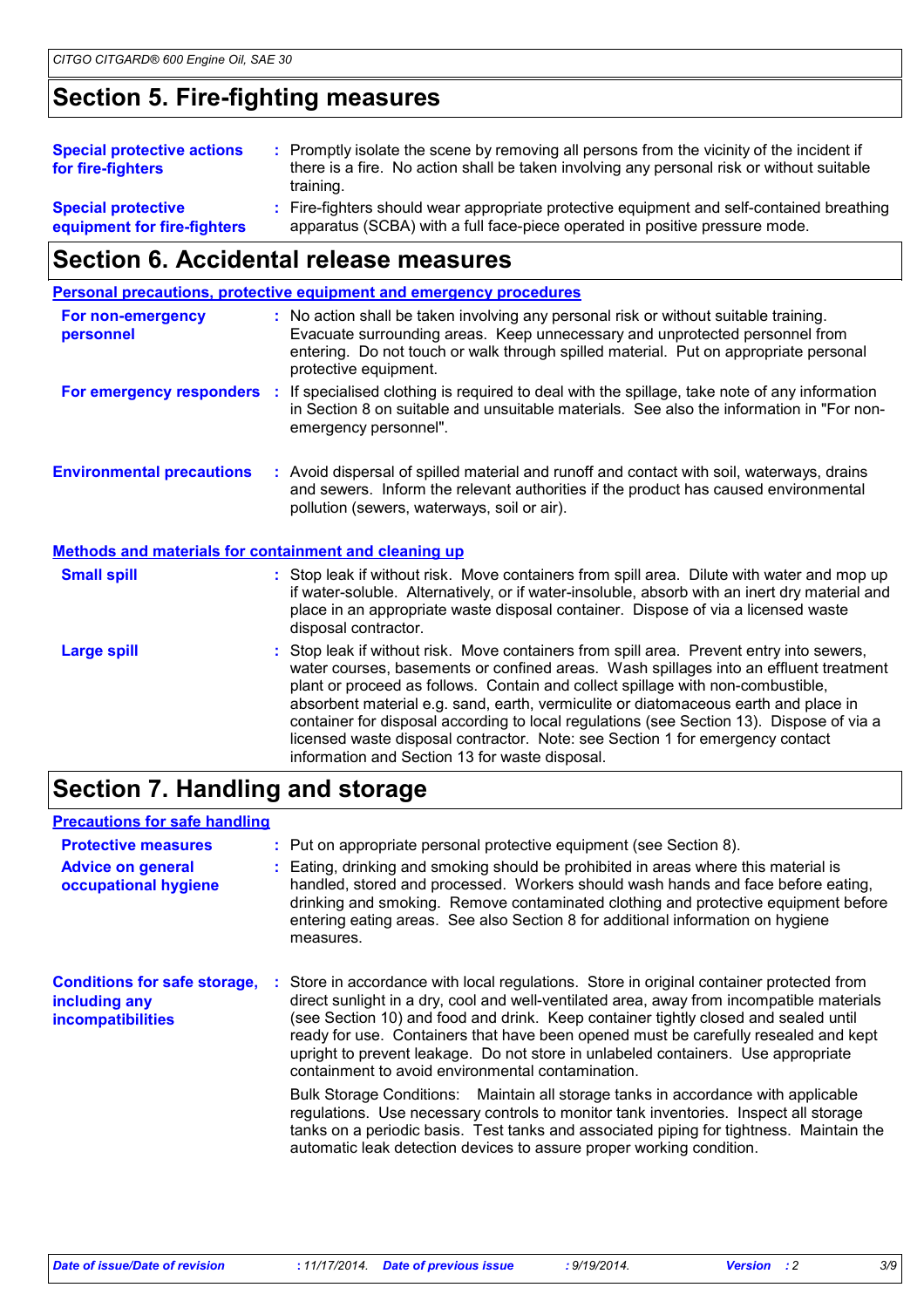### **Section 8. Exposure controls/personal protection**

#### **Control parameters**

#### **Occupational exposure limits**

None identified.

| <b>Appropriate engineering</b><br><b>controls</b> | : Good general ventilation should be sufficient to control worker exposure to airborne<br>contaminants.                                                                                                                                                                                                                                                                                                                                                                                                                                 |  |  |
|---------------------------------------------------|-----------------------------------------------------------------------------------------------------------------------------------------------------------------------------------------------------------------------------------------------------------------------------------------------------------------------------------------------------------------------------------------------------------------------------------------------------------------------------------------------------------------------------------------|--|--|
| <b>Environmental exposure</b><br><b>controls</b>  | : Emissions from ventilation or work process equipment should be checked to ensure<br>they comply with the requirements of environmental protection legislation. In some<br>cases, vapor controls, filters or engineering modifications to the process equipment will<br>be necessary to reduce emissions to acceptable levels.                                                                                                                                                                                                         |  |  |
| <b>Individual protection measures</b>             |                                                                                                                                                                                                                                                                                                                                                                                                                                                                                                                                         |  |  |
| <b>Hygiene measures</b>                           | : Wash hands, forearms and face thoroughly after handling chemical products, before<br>eating, smoking and using the lavatory and at the end of the working period.<br>Appropriate techniques should be used to remove potentially contaminated clothing.<br>Wash contaminated clothing before reusing. Ensure that eyewash stations and safety<br>showers are close to the workstation location.                                                                                                                                       |  |  |
| <b>Eye/face protection</b>                        | : Safety glasses equipped with side shields are recommended as minimum protection in<br>industrial settings. If contact is possible, the following protection should be worn, unless<br>the assessment indicates a higher degree of protection: Splash goggles. Safety<br>eyewear complying with an approved standard should be used when a risk assessment<br>indicates this is necessary to avoid exposure to liquid splashes, mists, gases or dusts.<br>If inhalation hazards exist, a full-face respirator may be required instead. |  |  |

| <b>Skin protection</b> |                                                                                                                                                                                                     |
|------------------------|-----------------------------------------------------------------------------------------------------------------------------------------------------------------------------------------------------|
| <b>Hand protection</b> | : Chemical-resistant gloves complying with an approved standard should be worn at all<br>times when handling chemical products if a risk assessment indicates this is necessary.                    |
| <b>Body protection</b> | : Personal protective equipment for the body should be selected based on the task being<br>performed and the risks involved and should be approved by a specialist before<br>handling this product. |

| <b>Other skin protection</b> | : Appropriate footwear and any additional skin protection measures should be selected<br>based on the task being performed and the risks involved and should be approved by a<br>specialist before handling this product. |
|------------------------------|---------------------------------------------------------------------------------------------------------------------------------------------------------------------------------------------------------------------------|
|                              |                                                                                                                                                                                                                           |

Use a properly fitted, air-purifying or supplied-air respirator complying with an approved standard if a risk assessment indicates this is necessary. Respirator selection must be based on known or anticipated exposure levels, the hazards of the product and the safe working limits of the selected respirator. **Respiratory protection :**

# **Section 9. Physical and chemical properties**

| Date of issue/Date of revision                  | : 11/17/2014.<br>: 9/19/2014.<br>Date of previous issue<br><b>Version</b><br>: 2                               | 4/9 |  |  |  |
|-------------------------------------------------|----------------------------------------------------------------------------------------------------------------|-----|--|--|--|
| <b>Solubility</b>                               | : Insoluble in the following materials: cold water.                                                            |     |  |  |  |
| <b>Gravity, <sup>o</sup>API</b>                 | : Estimated 30 $@$ 60 F                                                                                        |     |  |  |  |
| <b>Density Ibs/gal</b>                          | : Estimated 7.31 lbs/gal                                                                                       |     |  |  |  |
| <b>Relative density</b>                         | : 0.877                                                                                                        |     |  |  |  |
| <b>Vapor density</b>                            | : $>1$ [Air = 1]                                                                                               |     |  |  |  |
| <b>Vapor pressure</b>                           | $:$ <0.0013 kPa (<0.01 mm Hg) [room temperature]                                                               |     |  |  |  |
| Lower and upper explosive<br>(flammable) limits | $:$ Lower: 1%<br>Upper: 7%                                                                                     |     |  |  |  |
| <b>Evaporation rate</b>                         | $\div$ <1 (n-butyl acetate. = 1)                                                                               |     |  |  |  |
| <b>Flash point</b>                              | : Closed cup: $218^{\circ}$ C (424.4 $^{\circ}$ F) [Pensky-Martens.]<br>Open cup: 254°C (489.2°F) [Cleveland.] |     |  |  |  |
| <b>Boiling point</b>                            | : Not available.                                                                                               |     |  |  |  |
| pH                                              | : Not available.                                                                                               |     |  |  |  |
| <b>Odor</b>                                     | : Mild petroleum odor                                                                                          |     |  |  |  |
| <b>Color</b>                                    | $:$ Amber.                                                                                                     |     |  |  |  |
| <b>Physical state</b>                           | $:$ Liquid.                                                                                                    |     |  |  |  |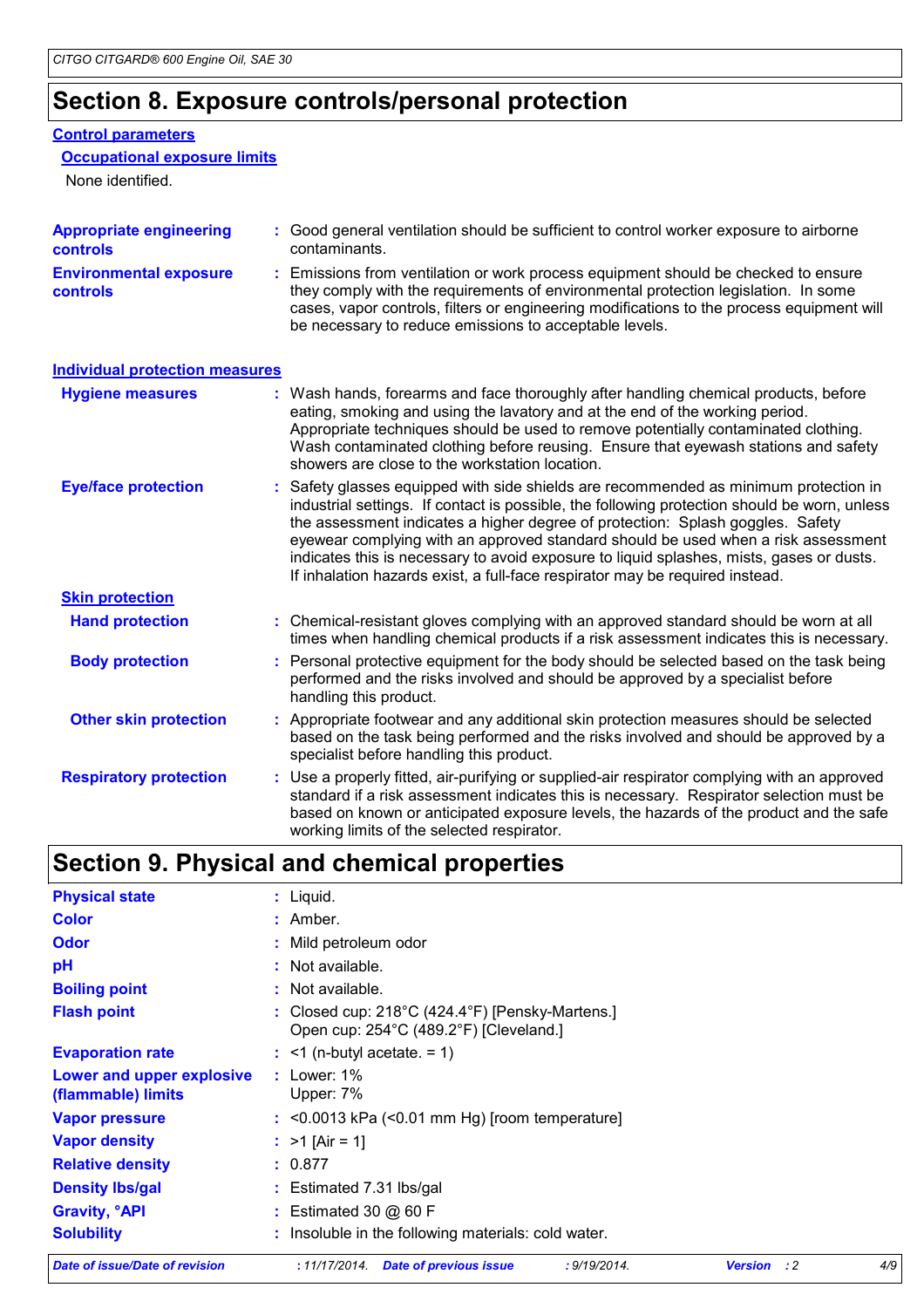# **Section 9. Physical and chemical properties**

**Viscosity** : Kinematic (40°C (104°F)): 0.943 cm<sup>2</sup>/s (94.3 cSt)

# **Section 10. Stability and reactivity**

| <b>Reactivity</b>                                   | : Not expected to be Explosive, Self-Reactive, Self-Heating, or an Organic Peroxide<br>under US GHS Definition(s). |  |
|-----------------------------------------------------|--------------------------------------------------------------------------------------------------------------------|--|
| <b>Chemical stability</b>                           | : The product is stable.                                                                                           |  |
| <b>Possibility of hazardous</b><br><b>reactions</b> | : Under normal conditions of storage and use, hazardous reactions will not occur.                                  |  |
| <b>Conditions to avoid</b>                          | : No specific data.                                                                                                |  |
| <b>Incompatible materials</b>                       | : No specific data.                                                                                                |  |
| <b>Hazardous decomposition</b><br>products          | : Under normal conditions of storage and use, hazardous decomposition products should<br>not be produced.          |  |

# **Section 11. Toxicological information**

#### **Information on toxicological effects**

| <b>Acute toxicity</b>          |                                                                                                                                                                                                                                                                                                                                                                                                                                                                                                                                                                                                                                                                                                                                                                                                                                                                                                                                                                                                                                                                                                                                                                                                                                                                                                                                                                                                                                                                                                                                                                                                                                                                                                                                                                                                                                                                                                                              |
|--------------------------------|------------------------------------------------------------------------------------------------------------------------------------------------------------------------------------------------------------------------------------------------------------------------------------------------------------------------------------------------------------------------------------------------------------------------------------------------------------------------------------------------------------------------------------------------------------------------------------------------------------------------------------------------------------------------------------------------------------------------------------------------------------------------------------------------------------------------------------------------------------------------------------------------------------------------------------------------------------------------------------------------------------------------------------------------------------------------------------------------------------------------------------------------------------------------------------------------------------------------------------------------------------------------------------------------------------------------------------------------------------------------------------------------------------------------------------------------------------------------------------------------------------------------------------------------------------------------------------------------------------------------------------------------------------------------------------------------------------------------------------------------------------------------------------------------------------------------------------------------------------------------------------------------------------------------------|
| <b>Conclusion/Summary</b>      | : Distillates (petroleum), hydrotreated heavy paraffinic: Mineral oil mists derived from<br>highly refined oils are reported to have low acute and sub-acute toxicities in animals.<br>Effects from single and short-term repeated exposures to high concentrations of mineral<br>oil mists well above applicable workplace exposure levels include lung inflammatory<br>reaction, lipoid granuloma formation and lipoid pneumonia. In acute and sub-acute<br>studies involving exposures to lower concentrations of mineral oil mists at or near<br>current work place exposure levels produced no significant toxicological effects.<br>Distillates (petroleum), solvent-refined heavy paraffinic: Mineral oil mists derived<br>from highly refined oils are reported to have low acute and sub-acute toxicities in<br>animals. Effects from single and short-term repeated exposures to high concentrations<br>of mineral oil mists well above applicable workplace exposure levels include lung<br>inflammatory reaction, lipoid granuloma formation and lipoid pneumonia. In acute and<br>sub-acute studies involving exposures to lower concentrations of mineral oil mists at or<br>near current work place exposure levels produced no significant toxicological effects.<br>Distillates (petroleum), solvent-dewaxed heavy paraffinic: Mineral oil mists derived<br>from highly refined oils are reported to have low acute and sub-acute toxicities in<br>animals. Effects from single and short-term repeated exposures to high concentrations<br>of mineral oil mists well above applicable workplace exposure levels include lung<br>inflammatory reaction, lipoid granuloma formation and lipoid pneumonia. In acute and<br>sub-acute studies involving exposures to lower concentrations of mineral oil mists at or<br>near current work place exposure levels produced no significant toxicological effects. |
| <b>Irritation/Corrosion</b>    |                                                                                                                                                                                                                                                                                                                                                                                                                                                                                                                                                                                                                                                                                                                                                                                                                                                                                                                                                                                                                                                                                                                                                                                                                                                                                                                                                                                                                                                                                                                                                                                                                                                                                                                                                                                                                                                                                                                              |
| <b>Skin</b>                    | : No additional information.                                                                                                                                                                                                                                                                                                                                                                                                                                                                                                                                                                                                                                                                                                                                                                                                                                                                                                                                                                                                                                                                                                                                                                                                                                                                                                                                                                                                                                                                                                                                                                                                                                                                                                                                                                                                                                                                                                 |
| <b>Eyes</b>                    | : No additional information.                                                                                                                                                                                                                                                                                                                                                                                                                                                                                                                                                                                                                                                                                                                                                                                                                                                                                                                                                                                                                                                                                                                                                                                                                                                                                                                                                                                                                                                                                                                                                                                                                                                                                                                                                                                                                                                                                                 |
| <b>Respiratory</b>             | : No additional information.                                                                                                                                                                                                                                                                                                                                                                                                                                                                                                                                                                                                                                                                                                                                                                                                                                                                                                                                                                                                                                                                                                                                                                                                                                                                                                                                                                                                                                                                                                                                                                                                                                                                                                                                                                                                                                                                                                 |
| <b>Sensitization</b>           |                                                                                                                                                                                                                                                                                                                                                                                                                                                                                                                                                                                                                                                                                                                                                                                                                                                                                                                                                                                                                                                                                                                                                                                                                                                                                                                                                                                                                                                                                                                                                                                                                                                                                                                                                                                                                                                                                                                              |
| <b>Skin</b>                    | : No additional information.                                                                                                                                                                                                                                                                                                                                                                                                                                                                                                                                                                                                                                                                                                                                                                                                                                                                                                                                                                                                                                                                                                                                                                                                                                                                                                                                                                                                                                                                                                                                                                                                                                                                                                                                                                                                                                                                                                 |
| <b>Respiratory</b>             | : No additional information.                                                                                                                                                                                                                                                                                                                                                                                                                                                                                                                                                                                                                                                                                                                                                                                                                                                                                                                                                                                                                                                                                                                                                                                                                                                                                                                                                                                                                                                                                                                                                                                                                                                                                                                                                                                                                                                                                                 |
| <b>Mutagenicity</b>            |                                                                                                                                                                                                                                                                                                                                                                                                                                                                                                                                                                                                                                                                                                                                                                                                                                                                                                                                                                                                                                                                                                                                                                                                                                                                                                                                                                                                                                                                                                                                                                                                                                                                                                                                                                                                                                                                                                                              |
| <b>Conclusion/Summary</b>      | : No additional information.                                                                                                                                                                                                                                                                                                                                                                                                                                                                                                                                                                                                                                                                                                                                                                                                                                                                                                                                                                                                                                                                                                                                                                                                                                                                                                                                                                                                                                                                                                                                                                                                                                                                                                                                                                                                                                                                                                 |
| <b>Carcinogenicity</b>         |                                                                                                                                                                                                                                                                                                                                                                                                                                                                                                                                                                                                                                                                                                                                                                                                                                                                                                                                                                                                                                                                                                                                                                                                                                                                                                                                                                                                                                                                                                                                                                                                                                                                                                                                                                                                                                                                                                                              |
| <b>Conclusion/Summary</b>      |                                                                                                                                                                                                                                                                                                                                                                                                                                                                                                                                                                                                                                                                                                                                                                                                                                                                                                                                                                                                                                                                                                                                                                                                                                                                                                                                                                                                                                                                                                                                                                                                                                                                                                                                                                                                                                                                                                                              |
| Date of issue/Date of revision | 5/9<br>: 11/17/2014. Date of previous issue<br>: 9/19/2014.<br><b>Version</b><br>$\cdot$ :2                                                                                                                                                                                                                                                                                                                                                                                                                                                                                                                                                                                                                                                                                                                                                                                                                                                                                                                                                                                                                                                                                                                                                                                                                                                                                                                                                                                                                                                                                                                                                                                                                                                                                                                                                                                                                                  |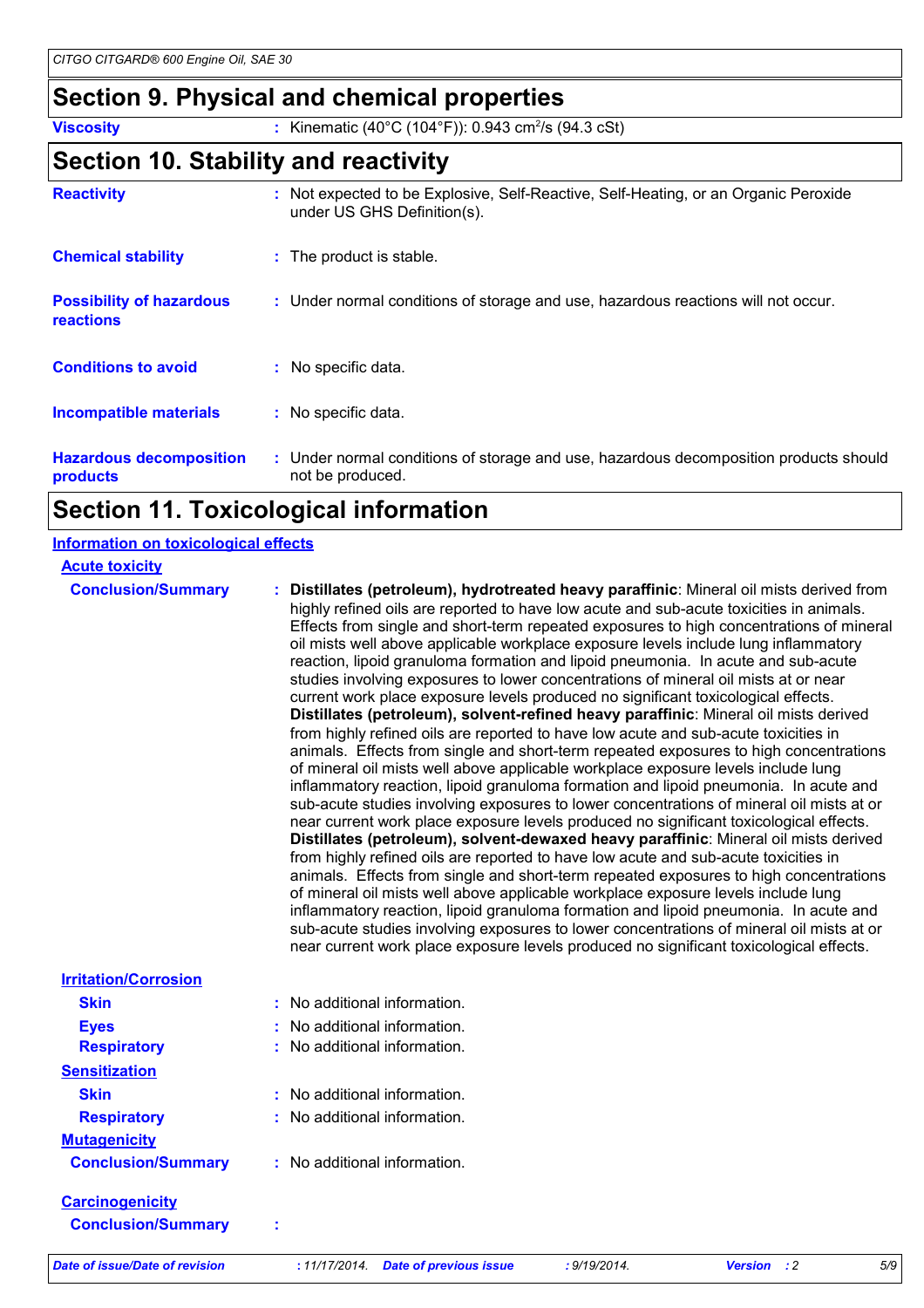# **Section 11. Toxicological information**

|                                                                             | Distillates (petroleum), solvent-refined heavy paraffinic: In long term studies (up to<br>two years) no carcinogenic effects have been reported in any animal species tested. |
|-----------------------------------------------------------------------------|-------------------------------------------------------------------------------------------------------------------------------------------------------------------------------|
| <b>Reproductive toxicity</b>                                                |                                                                                                                                                                               |
| <b>Conclusion/Summary</b>                                                   | : No additional information.                                                                                                                                                  |
| <b>Teratogenicity</b>                                                       |                                                                                                                                                                               |
| <b>Conclusion/Summary</b>                                                   | : No additional information.                                                                                                                                                  |
| <b>Specific target organ toxicity (single exposure)</b>                     |                                                                                                                                                                               |
| Not available.                                                              |                                                                                                                                                                               |
| <b>Specific target organ toxicity (repeated exposure)</b><br>Not available. |                                                                                                                                                                               |
| <b>Aspiration hazard</b>                                                    |                                                                                                                                                                               |
| Not available.                                                              |                                                                                                                                                                               |
| <b>Information on the likely</b><br>routes of exposure                      | : Routes of entry anticipated: Dermal.                                                                                                                                        |
| <b>Potential acute health effects</b>                                       |                                                                                                                                                                               |
| <b>Eye contact</b>                                                          | : No known significant effects or critical hazards.                                                                                                                           |
| <b>Inhalation</b>                                                           | No known significant effects or critical hazards.                                                                                                                             |
| <b>Skin contact</b>                                                         | No known significant effects or critical hazards.                                                                                                                             |
| <b>Ingestion</b>                                                            | : No known significant effects or critical hazards.                                                                                                                           |
|                                                                             | Symptoms related to the physical, chemical and toxicological characteristics                                                                                                  |
| <b>Eye contact</b>                                                          | : No specific data.                                                                                                                                                           |
| <b>Inhalation</b>                                                           | No specific data.                                                                                                                                                             |
| <b>Skin contact</b>                                                         | No specific data.<br>÷.                                                                                                                                                       |
| <b>Ingestion</b>                                                            | No specific data.                                                                                                                                                             |
| <b>Potential chronic health effects</b>                                     |                                                                                                                                                                               |
| <b>General</b>                                                              | : No known significant effects or critical hazards.                                                                                                                           |
| <b>Carcinogenicity</b>                                                      | No known significant effects or critical hazards.                                                                                                                             |
| <b>Mutagenicity</b>                                                         | No known significant effects or critical hazards.                                                                                                                             |
| <b>Teratogenicity</b>                                                       | No known significant effects or critical hazards.                                                                                                                             |
| <b>Developmental effects</b>                                                | No known significant effects or critical hazards.                                                                                                                             |
| <b>Fertility effects</b>                                                    | No known significant effects or critical hazards.                                                                                                                             |
|                                                                             |                                                                                                                                                                               |
| <b>Section 12. Ecological information</b>                                   |                                                                                                                                                                               |
| <b>Toxicity</b>                                                             |                                                                                                                                                                               |
| <b>Conclusion/Summary</b>                                                   | Not available.                                                                                                                                                                |
| <b>Persistence and degradability</b>                                        |                                                                                                                                                                               |
| <b>Conclusion/Summary</b>                                                   | Not available.                                                                                                                                                                |

#### **Bioaccumulative potential**

Not available.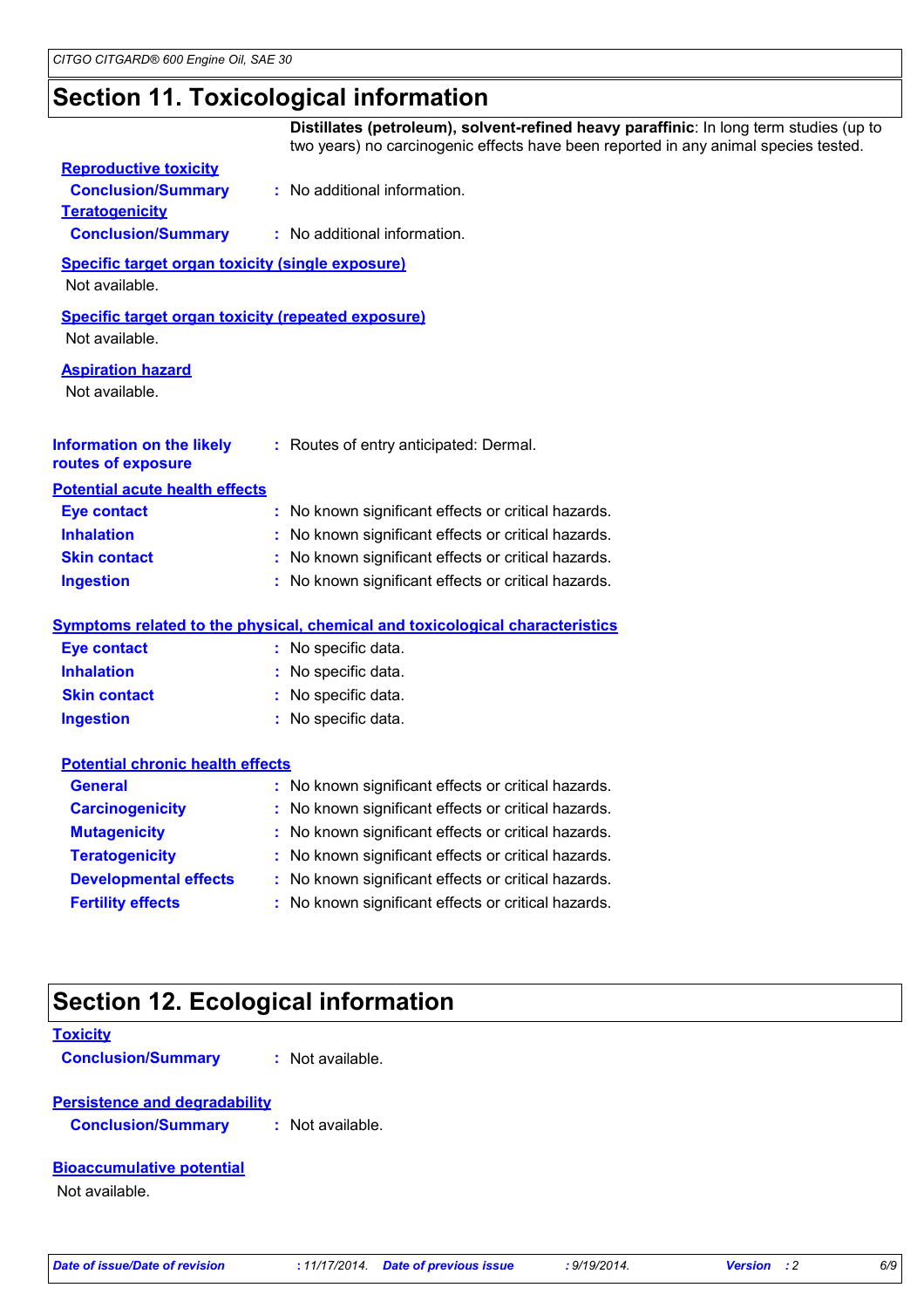# **Section 12. Ecological information**

#### **Mobility in soil**

**Soil/water partition coefficient (KOC)**

**:** Not available.

**Other adverse effects :** No known significant effects or critical hazards.

### **Section 13. Disposal considerations**

The generation of waste should be avoided or minimized wherever possible. Disposal of this product, solutions and any by-products should at all times comply with the requirements of environmental protection and waste disposal legislation and any regional local authority requirements. Dispose of surplus and non-recyclable products via a licensed waste disposal contractor. Waste should not be disposed of untreated to the sewer unless fully compliant with the requirements of all authorities with jurisdiction. Waste packaging should be recycled. This material and its container must be disposed of in a safe way. Empty containers or liners may retain some product residues. Avoid dispersal of spilled material and runoff and contact with soil, waterways, drains and sewers. **Disposal methods :**

# **Section 14. Transport information**

|                                      | <b>DOT Classification</b> | <b>IMDG</b>              | <b>IATA</b>    |
|--------------------------------------|---------------------------|--------------------------|----------------|
| <b>UN number</b>                     | Not regulated.            | Not regulated.           | Not regulated. |
| <b>UN proper</b><br>shipping name    | $\blacksquare$            | $\blacksquare$           |                |
| <b>Transport</b><br>hazard class(es) |                           | -                        |                |
| <b>Packing group</b>                 | $\blacksquare$            | $\overline{\phantom{0}}$ |                |
| <b>Environmental</b><br>hazards      | No.                       | No.                      | No.            |
| <b>Additional</b><br>information     |                           |                          |                |

**Special precautions for user Transport within user's premises:** always transport in closed containers that are **:** upright and secure. Ensure that persons transporting the product know what to do in the event of an accident or spillage.

**Transport in bulk according :** Not available. **to Annex II of MARPOL 73/78 and the IBC Code**

### **Section 15. Regulatory information**

| <b>U.S. Federal regulations</b> | : United States inventory (TSCA 8b): All components are listed or exempted.                                                      |                                                |              |                               |     |  |  |
|---------------------------------|----------------------------------------------------------------------------------------------------------------------------------|------------------------------------------------|--------------|-------------------------------|-----|--|--|
|                                 | Clean Water Act (CWA) 307: Zinc alkyl dithiophosphate<br>Clean Water Act (CWA) 311: fumaric acid; ethylenediamine; vinyl acetate |                                                |              |                               |     |  |  |
|                                 |                                                                                                                                  |                                                |              |                               |     |  |  |
|                                 | Date of issue/Date of revision                                                                                                   | <b>Date of previous issue</b><br>: 11/17/2014. | : 9/19/2014. | <b>Version</b><br>$\cdot$ : 2 | 7/9 |  |  |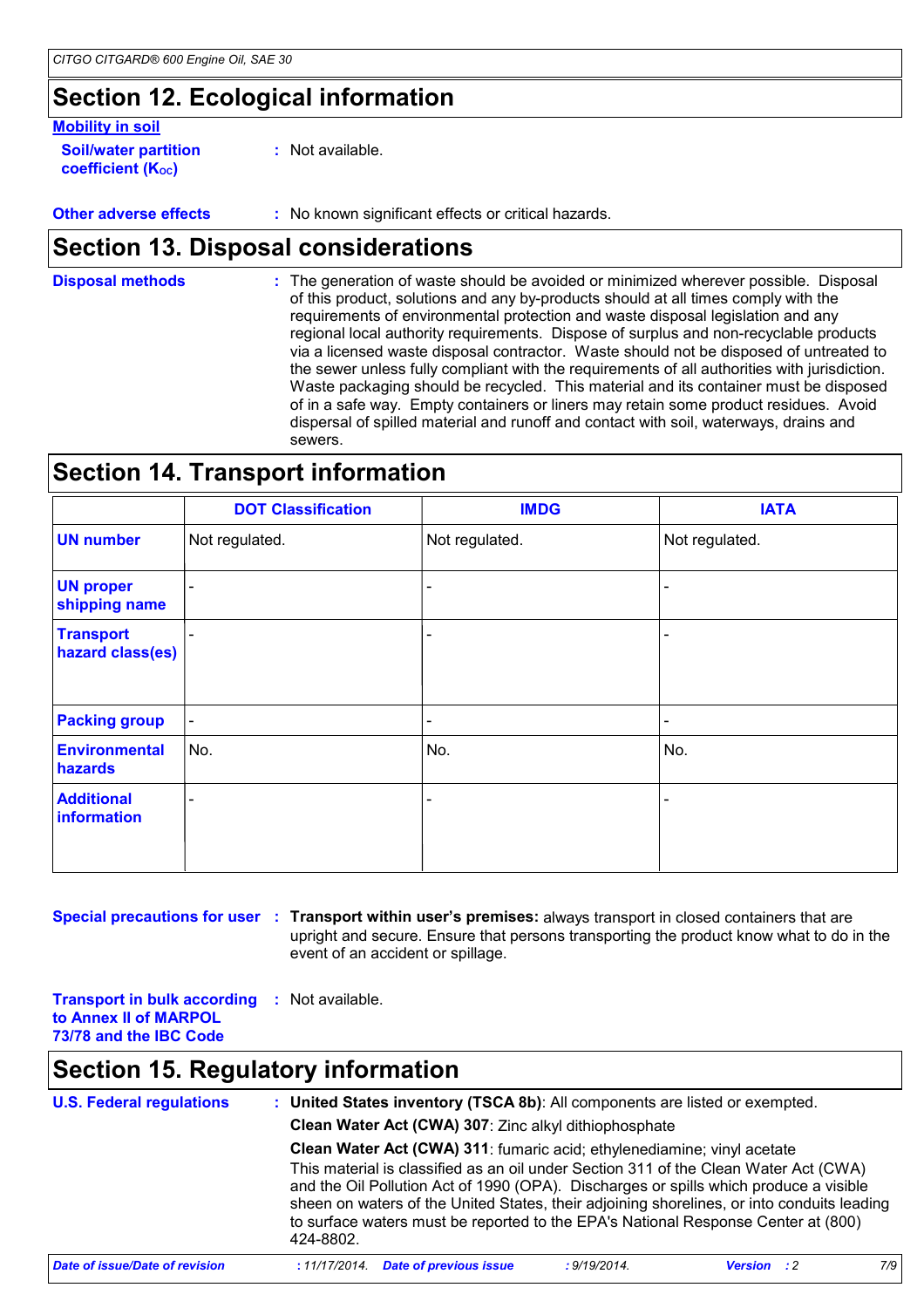# **Section 15. Regulatory information**

#### **SARA 302/304**

**Composition/information on ingredients**

|                                               |                                      |                                                                                                                                                                                                                                                                                                                                                                                                                                                                                                                                |              | <b>SARA 302 TPQ</b> |               | <b>SARA 304 RQ</b> |                |
|-----------------------------------------------|--------------------------------------|--------------------------------------------------------------------------------------------------------------------------------------------------------------------------------------------------------------------------------------------------------------------------------------------------------------------------------------------------------------------------------------------------------------------------------------------------------------------------------------------------------------------------------|--------------|---------------------|---------------|--------------------|----------------|
| <b>Name</b>                                   |                                      | $\frac{9}{6}$                                                                                                                                                                                                                                                                                                                                                                                                                                                                                                                  | <b>EHS</b>   | (Ibs)               | (gallons)     | (Ibs)              | (gallons)      |
| ethylenediamine<br>vinyl acetate              |                                      | < 0.01<br>< 0.001                                                                                                                                                                                                                                                                                                                                                                                                                                                                                                              | Yes.<br>Yes. | 10000<br>1000       | 1337.1<br>129 | 5000<br>5000       | 668.5<br>644.8 |
| <b>SARA 304 RQ</b>                            |                                      | : 70952178.2 lbs / 32212288.9 kg [9703063.2 gal / 36730090 L]                                                                                                                                                                                                                                                                                                                                                                                                                                                                  |              |                     |               |                    |                |
| <b>SARA 311/312</b>                           |                                      |                                                                                                                                                                                                                                                                                                                                                                                                                                                                                                                                |              |                     |               |                    |                |
| <b>Classification</b>                         | : Not applicable.                    |                                                                                                                                                                                                                                                                                                                                                                                                                                                                                                                                |              |                     |               |                    |                |
| <b>Composition/information on ingredients</b> |                                      |                                                                                                                                                                                                                                                                                                                                                                                                                                                                                                                                |              |                     |               |                    |                |
| <b>State regulations</b>                      |                                      |                                                                                                                                                                                                                                                                                                                                                                                                                                                                                                                                |              |                     |               |                    |                |
| <b>Massachusetts</b>                          |                                      | : None of the components are listed.                                                                                                                                                                                                                                                                                                                                                                                                                                                                                           |              |                     |               |                    |                |
| <b>New York</b>                               | : None of the components are listed. |                                                                                                                                                                                                                                                                                                                                                                                                                                                                                                                                |              |                     |               |                    |                |
| <b>New Jersey</b>                             | : None of the components are listed. |                                                                                                                                                                                                                                                                                                                                                                                                                                                                                                                                |              |                     |               |                    |                |
| <b>Pennsylvania</b>                           | : None of the components are listed. |                                                                                                                                                                                                                                                                                                                                                                                                                                                                                                                                |              |                     |               |                    |                |
| <b>International requlations</b>              |                                      |                                                                                                                                                                                                                                                                                                                                                                                                                                                                                                                                |              |                     |               |                    |                |
| <b>International lists</b>                    |                                      | : Australia inventory (AICS): All components are listed or exempted.<br>China inventory (IECSC): All components are listed or exempted.<br>Japan inventory: All components are listed or exempted.<br>Korea inventory: All components are listed or exempted.<br>Malaysia Inventory (EHS Register): Not determined.<br>New Zealand Inventory of Chemicals (NZIoC): All components are listed or exempted.<br>Philippines inventory (PICCS): All components are listed or exempted.<br>Taiwan inventory (CSNN): Not determined. |              |                     |               |                    |                |
| <b>Canada inventory</b>                       |                                      | : All components are listed or exempted.                                                                                                                                                                                                                                                                                                                                                                                                                                                                                       |              |                     |               |                    |                |
| <b>EU Inventory</b>                           |                                      | Not determined.                                                                                                                                                                                                                                                                                                                                                                                                                                                                                                                |              |                     |               |                    |                |
| <b>WHMIS (Canada)</b>                         |                                      | : Not controlled under WHMIS (Canada).                                                                                                                                                                                                                                                                                                                                                                                                                                                                                         |              |                     |               |                    |                |

#### **Section 16. Other information**

#### **National Fire Protection Association (U.S.A.)**



**Reprinted with permission from NFPA 704-2001, Identification of the Hazards of Materials for Emergency Response Copyright ©1997, National Fire Protection Association, Quincy, MA 02269. This reprinted material is not the complete and official position of the National Fire Protection Association, on the referenced subject which is represented only by the standard in its entirety.**

**Copyright ©2001, National Fire Protection Association, Quincy, MA 02269. This warning system is intended to be interpreted and applied only by properly trained individuals to identify fire, health and reactivity hazards of chemicals. The user is referred to certain limited number of chemicals with recommended classifications in NFPA 49 and NFPA 325, which would be used as a guideline only. Whether the chemicals are classified by NFPA or not, anyone using the 704 systems to classify chemicals does so at their own risk.**

#### **History**

**Date of issue/Date of revision :** 11/17/2014.